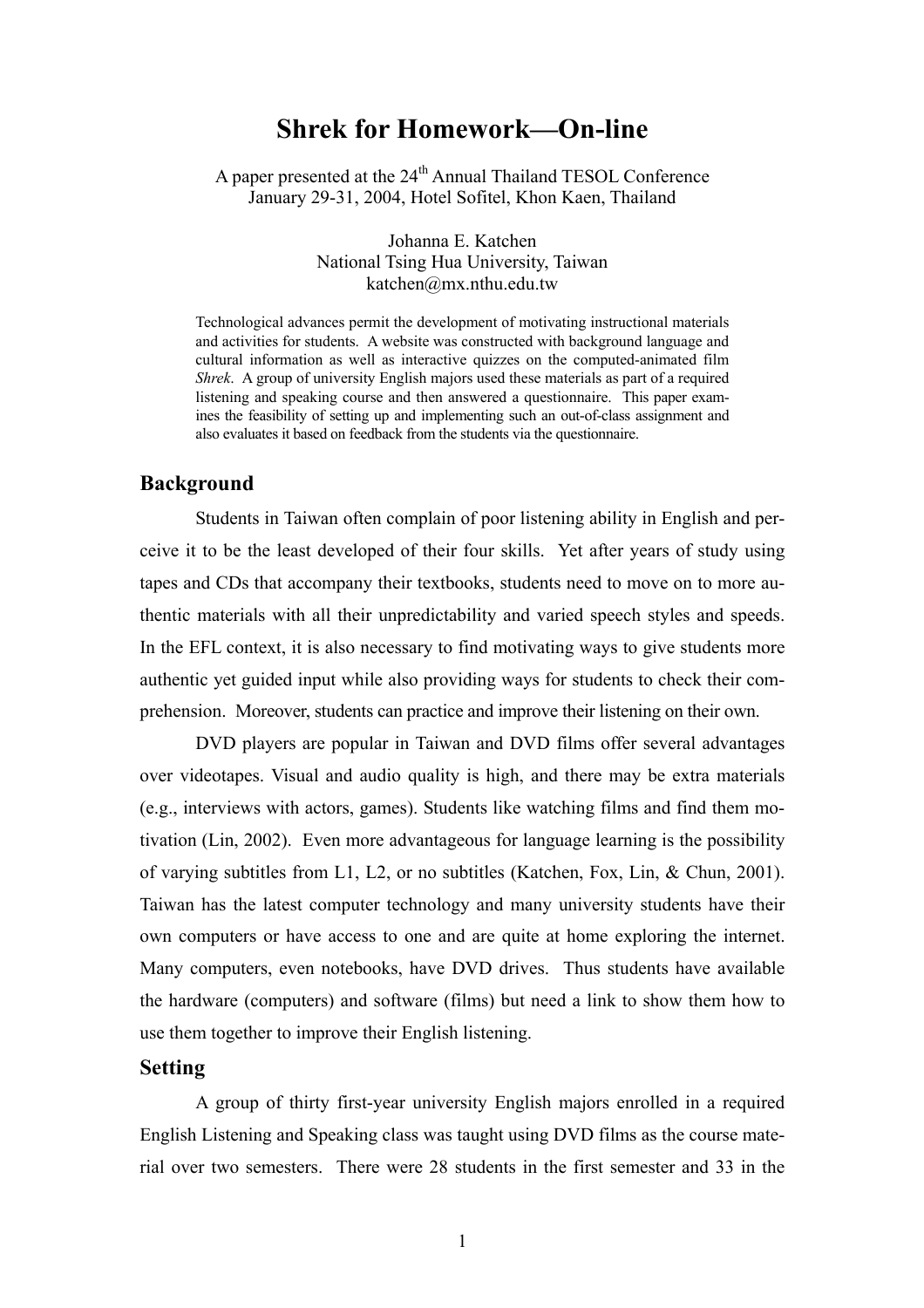second (these included the 28 students from the first semester, two older students who had previously failed the course, and three transfer students who were only required to make up the second semester). Their general level of English was classified as upper intermediate, with some having advanced skills. The course was team-taught by the author and her MA student, who was conducting a research study on the students and the use of DVD films (Luo, 2004).

With each DVD film (see Appendix A for syllabus, also Katchen, 2003) two weeks was spent using the film in class for both listening (e.g., comprehension questions, fill in the blank) and speaking (e.g., describe the characters, predict) skills/activities, and another two weeks was used for follow-up speaking activities (role plays, group reports). In the first semester, follow-up activities were used after each film, whereas in the second semester, follow-up was incorporated after viewing two films. Most viewing was done with English captions on; occasional listening quizzes were given with captions off. •

One copy of each DVD was available in the student self-access lab for students to view on their own time. Most of the time we did not watch a whole film in class: Sometimes the teacher skipped scenes and summarized verbally what happened, using only the scenes for which we had developed relevant activities. Other films, such as *Harry Potter and the Sorcerer's Stone*, were too long, so we watched only the first half (also skipping some scenes); students could watch the rest on their own if they wanted. We also used supplementary material that often comes with DVDs, such as the segment in *Castaway* "About Wilson".

#### **Work with** *Shrek*

Since students would be taught using DVD films over the two semesters, it was decided in the second semester to assign a DVD film for self-access homework during the second half of the semester to gather more data. The computer-generated animated film *Shrek* was chosen not only because it was widely popular and appealing to all ages. The researcher noticed that the appeal to adults and children worked on different levels and that EFL students would most likely be unfamiliar with the various cultural and linguistic elements of these "jokes". Therefore, the researcher reasoned, it would be useful to students to have this background explained step by step, and so this became the focus of the material developed for the website. The site concentrated on vocabulary, idioms, and cultural background partly because we had done

2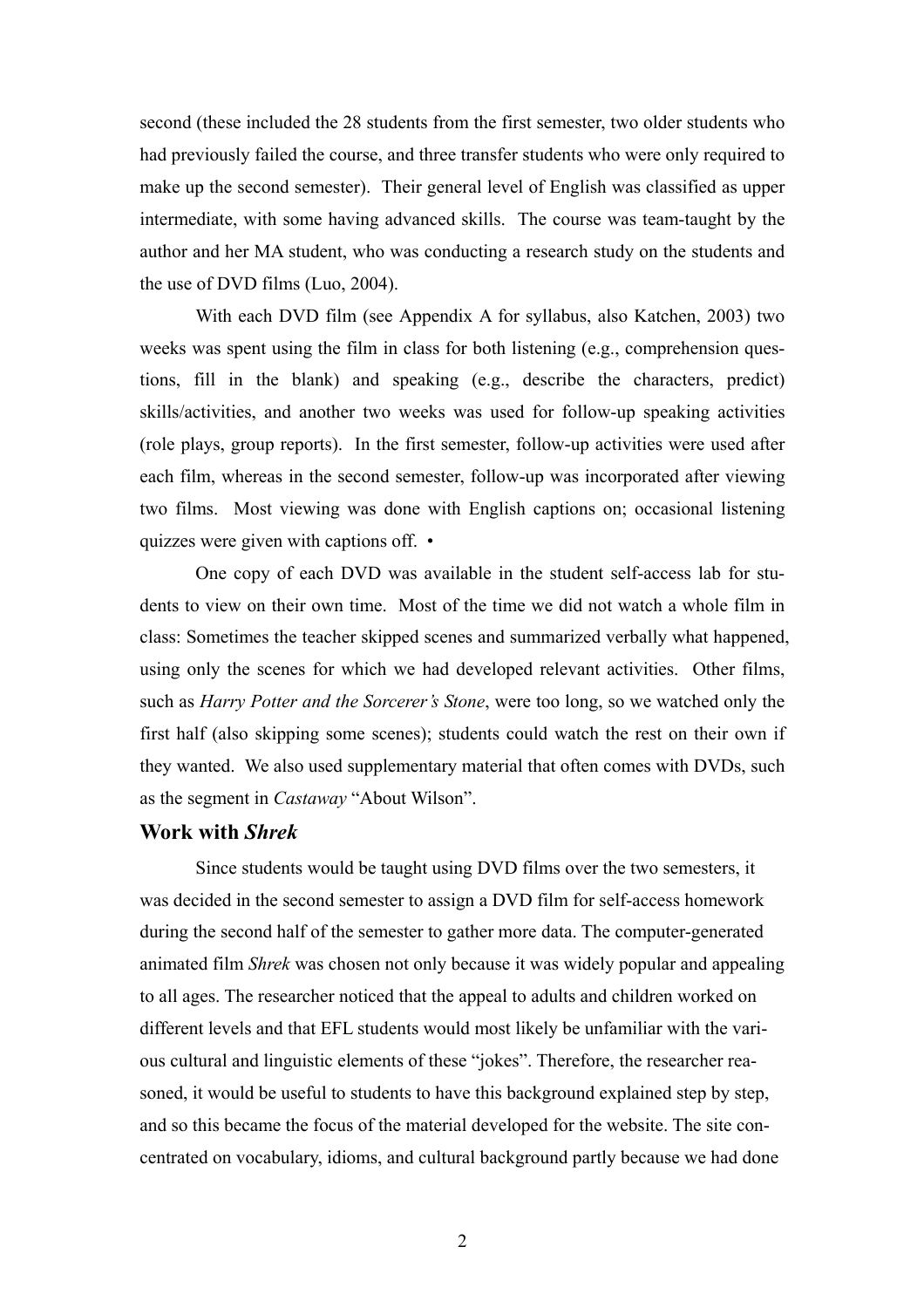specific listening activities in class with other films, so we felt there was no need at this time to work on specific listening skills. In addition to the *Teens* site, the material was also put on the *e-learn* site of National Tsing Hua University (http://elearn.cc.nthu.edu.tw/) because this site was used for the course being taught.

 In class the teacher explained the assignment to the students, and they watched "The Making of *Shrek*" (about 22 minutes long). Students were also asked to complete three writing assignments (see Appendix B) for a maximum 5 points each and submit them using the e-learn site. The assignments were spaced at roughly one-third, two-thirds, and at the end of the film as these were times that appropriate ideas came up. By the end of the semester, almost all the students completed all three assignments. Moreover, although only one paragraph was required, many students wrote as much as a page and seemed to enjoy reflecting on the ideas about the film *Shrek*. Although these essays are not analyzed here, students showed enough positive feedback on the topics to indicate that they are stimulating and worth assigning.

 To coerce students into using the *Shrek* site, they were told that at the end of the semester, they would be given an in-class quiz (see Appendix c) based on the film *Shrek* and the material on the website. Of the 20-question multiple-choice questions on the quiz, 11 could not be learned only from watching the film, although three or four of the items about language use might have been known by more advanced students (e.g., words like *stench, chatterbox, taboo word, phallic symbol*).Of the 33 students taking the quiz, six scored below the passing grade of 60%. Three had been receiving low grades in listening and other courses (one had failed the course before). Another often cut class, while still another was having family problems at the time. Analysis of their answers indicates that they had seen the film but had paid little or no attention to the website.

#### **The** *Shrek* **Pages**

Although students used the school's e-learn site, the web pages developed can also be viewed at http://teens.nthu.edu.tw/johanna/Shrek/shrekbranch.htm. These pages included advice on how to watch DVD films for English learning, general background knowledge and cultural background, varieties of English, and even language play. Many of the pages have also been translated into Chinese so that students at lower levels of English skills can also use the pages. Examples of the difference kinds of pages are given below.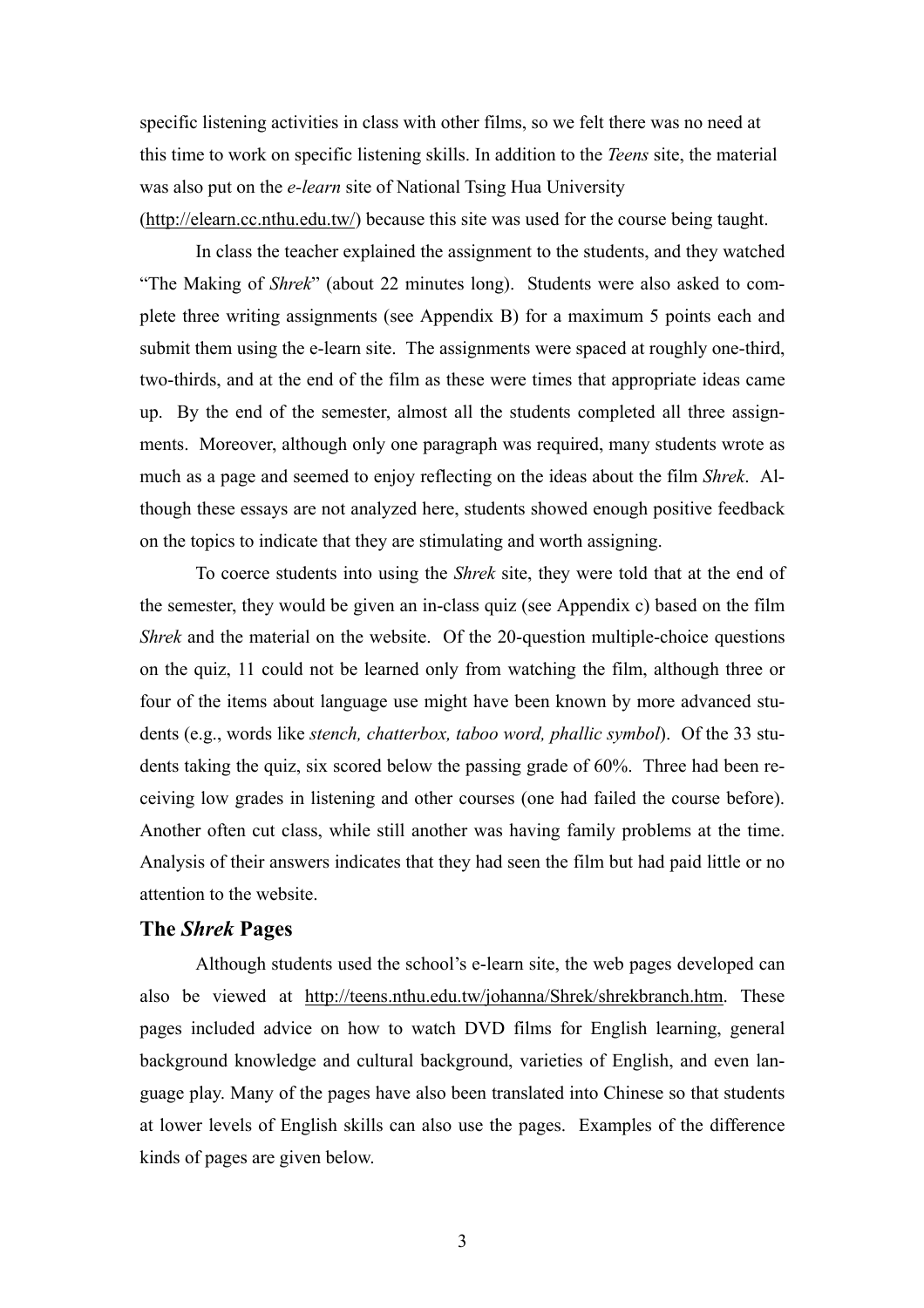**Advice for Watching.** To help you with the language, try watching the film with the English captions ON. Remember that sometimes the caption writers do not include every word, but the general meaning is preserved. Later, when you watch the film a second time, try watching at least some of it with NO CAPTIONS. You will find that you understand a lot more a second and third time and you can do it without captions.

**Questions about Background Knowledge.** Here (in chapter 2) we see a number of fairy tale creatures. Can you name five of the stories these creatures are from?

**Cultural Background.** The soldier says, "Twenty pieces of silver for the witch." Silver, of course, was used for money in various parts of the world. However, most people of European/Christian heritage known that Judas betrayed Jesus to the Romans and in return received thirty pieces of silver. Thus, receiving pieces of silver here also indicated betrayal as owners are selling their precious animal friends and Geppetto sells his creation--his wooden boy Pinocchio.

**Varieties of English.** Donkey uses double negatives, such as "...you ain't never seen...", typical of American Black English Vernacular. Shrek says, "That would be my home." a rather more British usage. An American would more likely say "That's my home."

**Language Play.** In this chapter we meet Donkey, who talks a lot. He starts off with reference to a children's game playing with words: "You might have seen a house fly, maybe even a super fly, but I bet you ain't never seen a donkey fly!" The fun of it comes from using a word as either a noun or a verb. Here's how it works. (Explanation follows)

**Explanations in Chinese.** 首先,用一個由修飾語(a modifier)和名詞(noun) 組成的複合字(a compound noun)開始。效果最好的是用 Those that work best are those that describe different types of that noun。例如, 在這裡我們用 fly。fly 有很 多種。最平常的 fly 是那些偶爾會在我們煮香噴噴的飯時,進入房子裡的蒼蠅, 我們通常稱牠們為 house flies。另一種大蒼蠅在動物,例如馬身旁飛來飛去的, 稱之為 horse flies。

4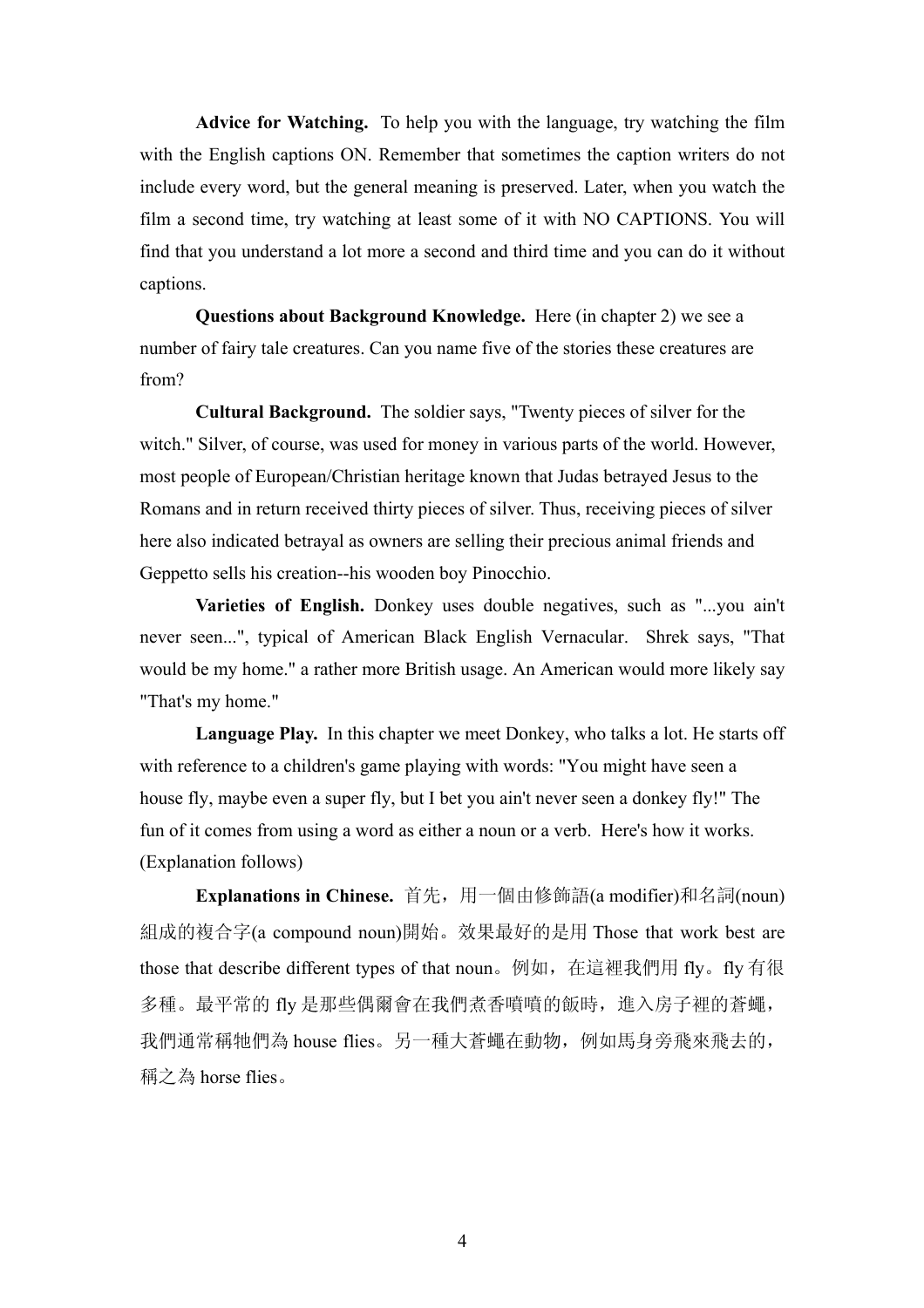**Results of the Questionnaire**In addition to the in-class quiz, students were also given an anonymous questionnaire (See Appendix D). The first sets of questions on General Impressions (Appendix E, Table 3) and My Feelings (Appendix E, Table 4) were given on a five-point Likert scale ranging from Strongly Agree (1) to Strongly Disagree (5).

| <b>Item</b>                                                              | Average |
|--------------------------------------------------------------------------|---------|
| 3. The design of the web pages (colors, size of text, etc.) was good.    | 1.45    |
| 4. The web pages should be interactive.                                  | 2.06    |
| 7. The web pages should provide suggestions for how to listen.           | 2.1     |
| 10. It would be useful to Taiwan's students to have a website that gives | 1.67    |
| background on DVD films and suggestions for how to watch them.           |         |
| 12. There was too much emphasis on vocabulary and idiomatic expres-      | 3.35    |
| sions.                                                                   |         |
| 14. There should be more explanation of cultural elements.               | 1.8     |

### **Table 1 Summary of Students' General Impressions about the Website**

As can be seen from the average of the students' ratings on the items presented, students were generally satisfied with the web design (item 3), while recommending that the site be interactive and have suggestions on how to listen (items 4 and 7). They thought such a site useful (item 1) and did not think there was too much emphasis on vocabulary and idiomatic expressions (item 12). Indeed, students in Taiwan often say that these are areas in which they are deficient, that textbooks cannot teach all possible uses of all vocabulary and expressions. Item 14 "There should be more explanation of cultural elements" can be interpreted as either students liked the cultural elements presented or that there should be even more. This is also an area students generally mention when they talk about listening difficulties.

Items evaluating students' feelings about the site fell were rated by most all students as Agree or Strongly Agree. That is, students both enjoyed the site (items 2 and 5) and felt they learned something from it (items 1 and 4). Moreover, they replied that they would use such a site in future if available (item 3).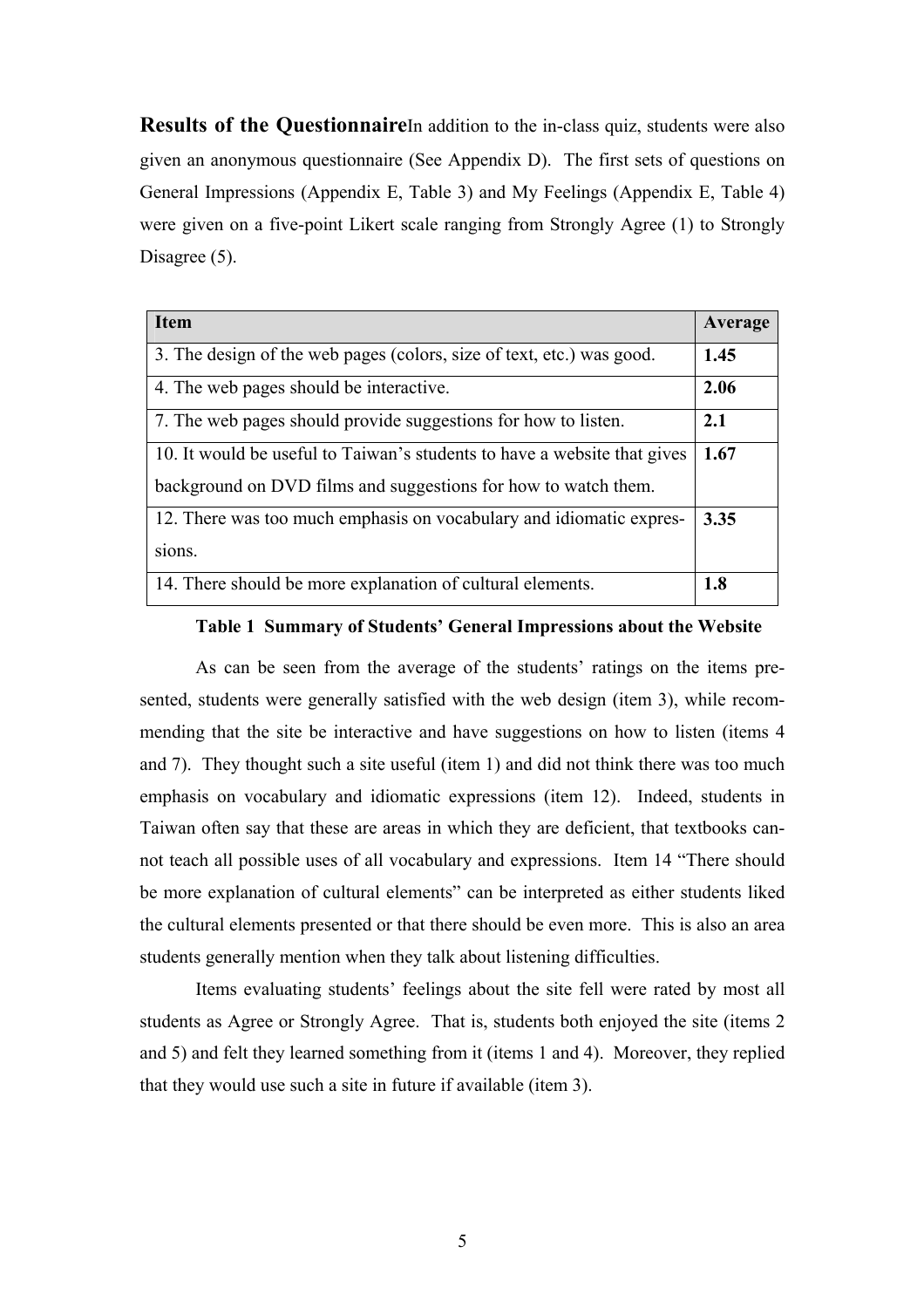| <b>Item</b>                                                               | Average |
|---------------------------------------------------------------------------|---------|
| 1. I learned a lot from the Shrek web pages.                              | 1.68    |
| 2. I enjoyed using the web pages.                                         | 1.65    |
| 3. If such a website were available for watching other films, I would use | 1.71    |
| it.                                                                       |         |
| 4. My understanding of the film increased by reading the comments on      | 1.35    |
| the website.                                                              |         |
| 5. The website materials increased my motivation to watch the film.       | 1.74    |

**Table 2 Summary of Students' Feelings about the Website** 

The questionnaire also included six open-ended optional questions for students to provide further suggestions or ideas. Some added comments that they'd never imagined such a site; this is very encouraging. Some wanted more links to other websites and also pictures, as well as some exercises with phrases and idioms (both good ideas). One student commented "Questions to inspire us with different ideas." This is challenging for the teacher or developer but could produce more motivation, as was evident in the writing assignments. Some other students suggested a discussion board where ideas about the film could be discussed among students.

Still another student asked for short scripts of the movie; this is an odd suggestion as the English captions come with the DVD and may indicate that that student did not use a DVD to watch the film. One student preferred in-class review and presumably felt that self-access alone was not enough for his/her learning. Some others said they would like the soundtrack or film available on the internet, but that would be impossible because of copyright.

 While I used Front Page to design the site, some students suggested Macromedia Flash and elements that young people like—with movement. However, student web designers with Teens project thought my design was fine and animation was not necessary, although there is still room for improvement.

 Many students expressed a desire for interactivity, such as some multiple choice quizzes with immediate feedback. I knew this was necessary and have since incorporated quizzes using Hot Potatoes©. However, there is one problem. Hot Potatoes allows students to see their scores but does not allow the teacher to collect the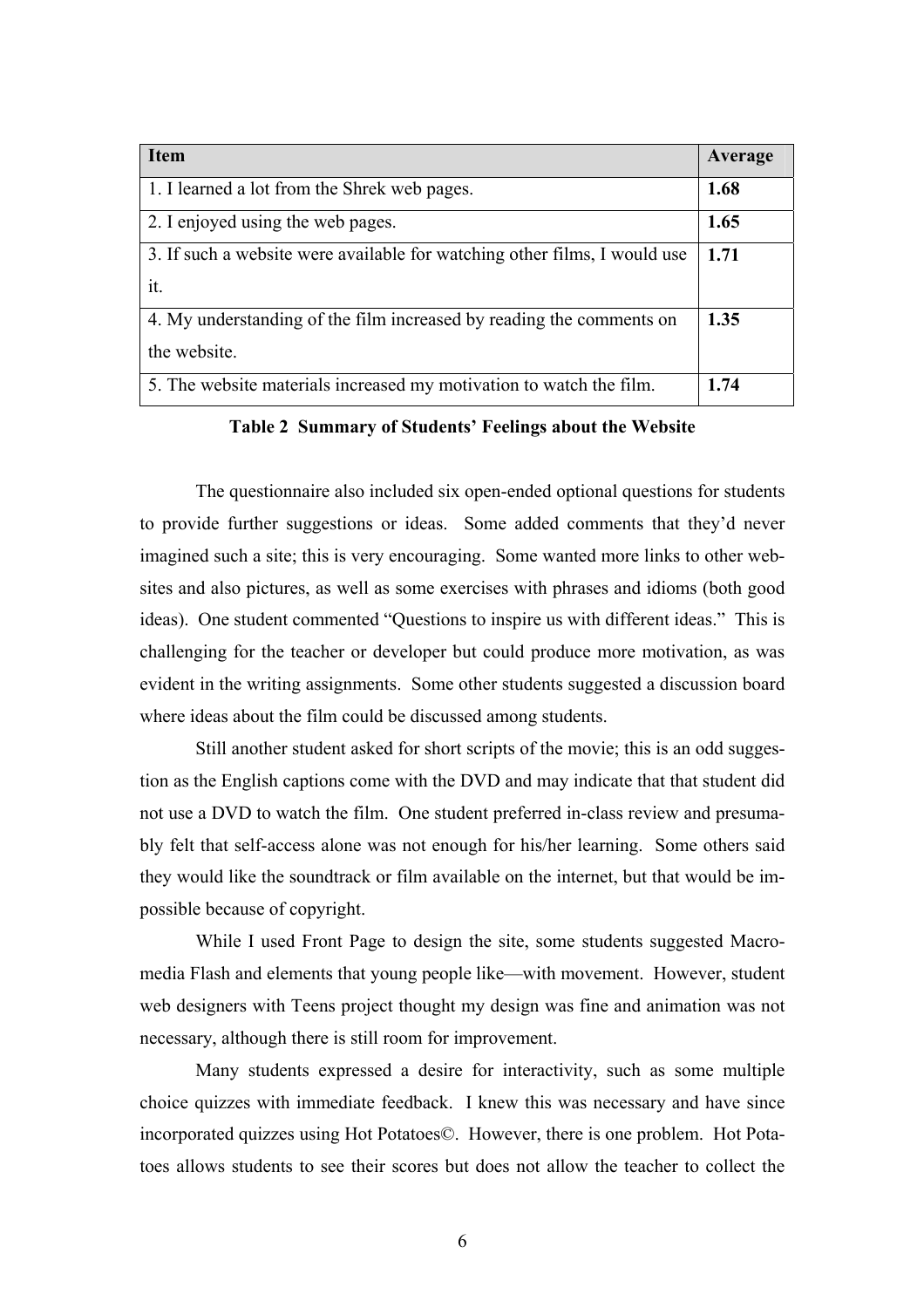scores of the users if s/he does not have access to CGI script on the server (you can pay for an account through their partner).

•One problem did appear from a background questions on the questionnaire *How did you watch Shrek?* 12 watched on DVD, 15 watched on VCD; 9 with English captions, 19 with Chinese captions. VCDs have Chinese captions but no English captions, so that those who watched on VCD limited their options and were restricted in the use they could make of English captions for their learning. Moreover, VCDs are not segmented into chapters, so this may have made it more difficult for students to follow the website suggestions, as the website is geared to the chapter separation on the DVD. VCDs are also cheaper and students can easily borrow VCDs.

In general, the replies on the questionnaire were quite positive, and the student suggestions as to website design, listening activities, interactive activities useful for further development of the site.

#### **For Further Development**

 Student suggestions supported other ideas of the researcher for the further development of the website. There should be more suggestions on how to use the site and how to use DVD films to enhance listening skills, since the site is designed primarily for self-access use. These explanations in particular need also to be put in students' L1. Interactivity also has to be extended in terms of quizzes and exercises. In general, more activities have to be developed for different levels of students both for *Shrek* and also other films.

 We also have to consider the situation of students using VCDs instead of the more expensive DVDs. This may mean that the English transcripts should be available on-line via links to websites which provide free screen plays (e.g., Drew's Scriptorama) in the case where students do not have access to English captions.

 Additionally, we need more information on how students use the site, particularly high school students and adults who are not English majors. Therefore, we plan to pilot the *Shrek* pages with in-class support at a senior high school in Taiwan.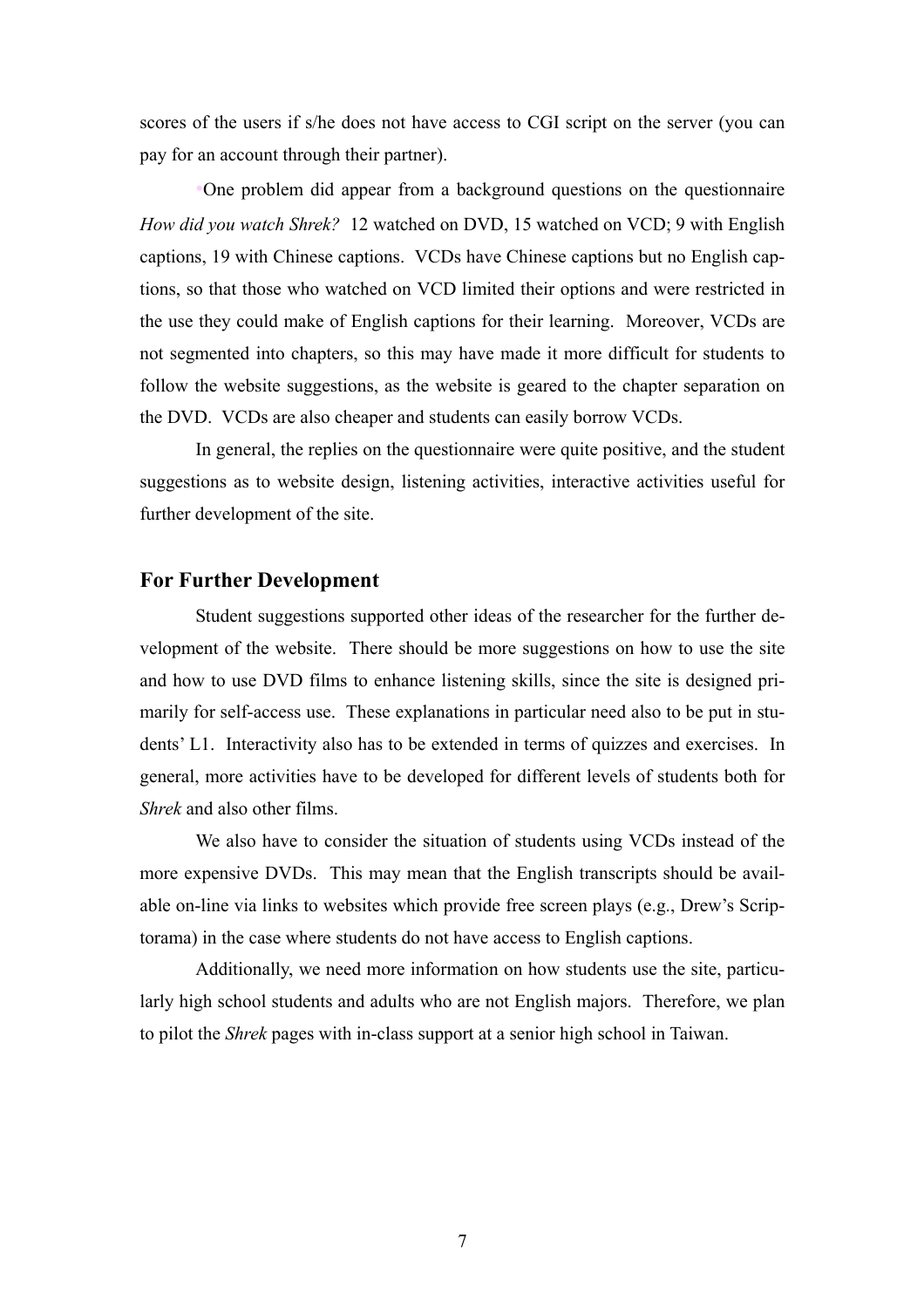### **Acknowledgements**

The author wishes to thank Jia-jen Luo (羅家珍) for her great assistance in teaching the course and for her stimulating ideas for teaching with DVDs.

• This study is part of a larger project "English Learning Through DVD Films and the Internet". Research for this paper was supported in part by the Taiwan Ministry of Education Program for Promoting Academic Excellence of Universities [教育 部大學學術追求卓越發展計畫] under grant number 89-E-FA04-1-4.

#### **References**

- Katchen, J. E. (2003). Teaching a Listening and Speaking Course with DVD Films: Can It Be Done? In H-C. Liou, J. Katchen, & H. Wang (Eds.), *Lingua Tsing Hua: An Anthology in Celebration of the Twentieth Anniversary of the Department of Foreign Languages and Literature, National Tsing Hua University*  (pp. 221-236). Taipei: Crane.
- Katchen, J., Fox. T., Lin, L. Y., & Chun, V. (2001). Developments in digital video. Colloquium presented at the Third Pan-Asian Conference "2001: A Language Odyssey", November 22-25, 2001, Kitakyushu, Japan. (Published 2002 on CD by Japan Association for Language Teaching, Tokyo.)
- Lin, L. Y. (2002). *The effects of feature films upon learners' motivation, listening comprehension performance and speaking skills: The learner-centered approach.* Taipei: Crane Publishing Co., Ltd.
- Luo, Jia-jen (羅家珍) (2004). *Using DVD Films to Enhance College Freshmen's English Listening Comprehension and Motivation*, MA thesis, National Tsing Hua University, Taiwan.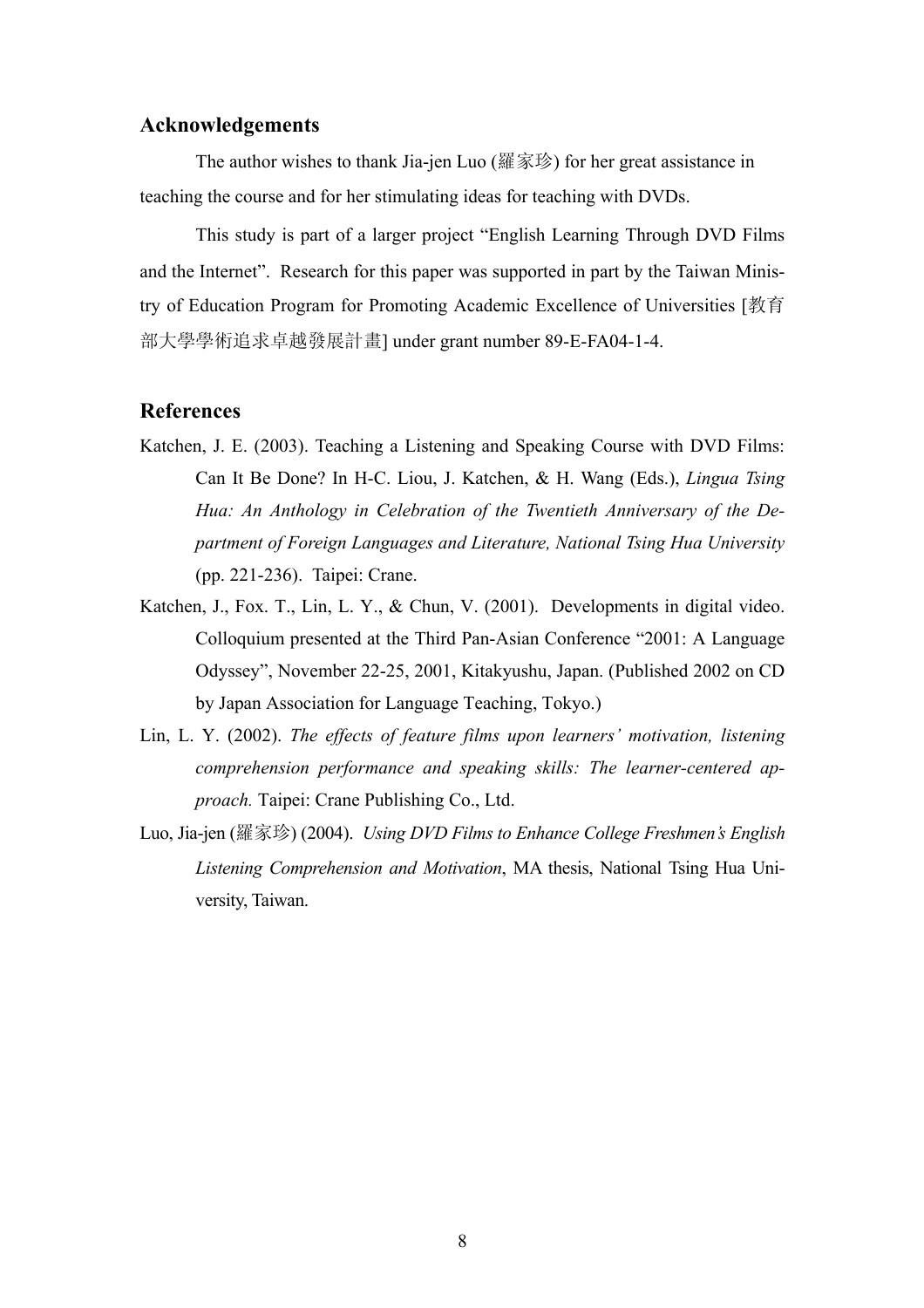# **Appendix A, The Syllabus**

### **Fall Semester**

*You've Got Mail* (Katchen) *Atlantis: The Lost Empire* (Luo) *Harry Potter and the Sorcerer's Stone* (Katchen) Other materials (*A Charlie Brown Thanksgiving*, 6-minute clip "A Pennsylvania Christmas", "The Sorcerer's Apprentice" from *Fantasia* and Cathay Pacific TV ad based on it; pretest and post-test)

### **Spring Semester**

*The Family Man* (Luo) *Girl Interrupted* (Luo) *Castaway* (Luo) *The Wizard of Oz* (Katchen) *Lilo and Stitch* (Luo) *Shrek* for self-access homework during the final four weeks of the semester

## **Appendix B, The Writing Assignments**

### **Writing Assignment 1 (after Chapter 7)**

In Chapter 7 we met a dragon but, like the other characters in this story, it is not a typical dragon. Now comes your first writing assignment. Write a short composition on ONE of the following topics.

1. Compare the dragon in this film with a typical Chinese dragon.

2. Compare the dragon in this film with typical dragons in other (European or American-based) fairy tales and/or films.

Make it at least one paragraph, longer if you like. If you complete the assignment well, you will get a maximum of 5 points.

## **Writing Assignment 2 (after Chapter 12)**

By now you have observed that Princess Fiona is not a typical princess. Now comes your second writing assignment. Write a short composition on the following topic.Compare Princess Fiona's behavior with that of the typical fairy tale princess.For this assignment, you will also use the structure for comparison and contrast. Make it at least one paragraph, longer if you like. If you complete the assignment well, you will get a maximum of 5 points.

## **Writing Assignment 3 (at the end of the film)**

Write a short composition on ONE of the following topics.

1. Who is your favorite character in the film *Shrek*? Explain why you like this character.

2. The heroes of typical fairy tales are usually good-looking and virtually perfect. In *Shrek*, the characters are not at all perfect and good-looking. What do you think of this change?

Make it at least one paragraph, longer if you like. If you complete the assignment well, you will get a maximum of 5 points.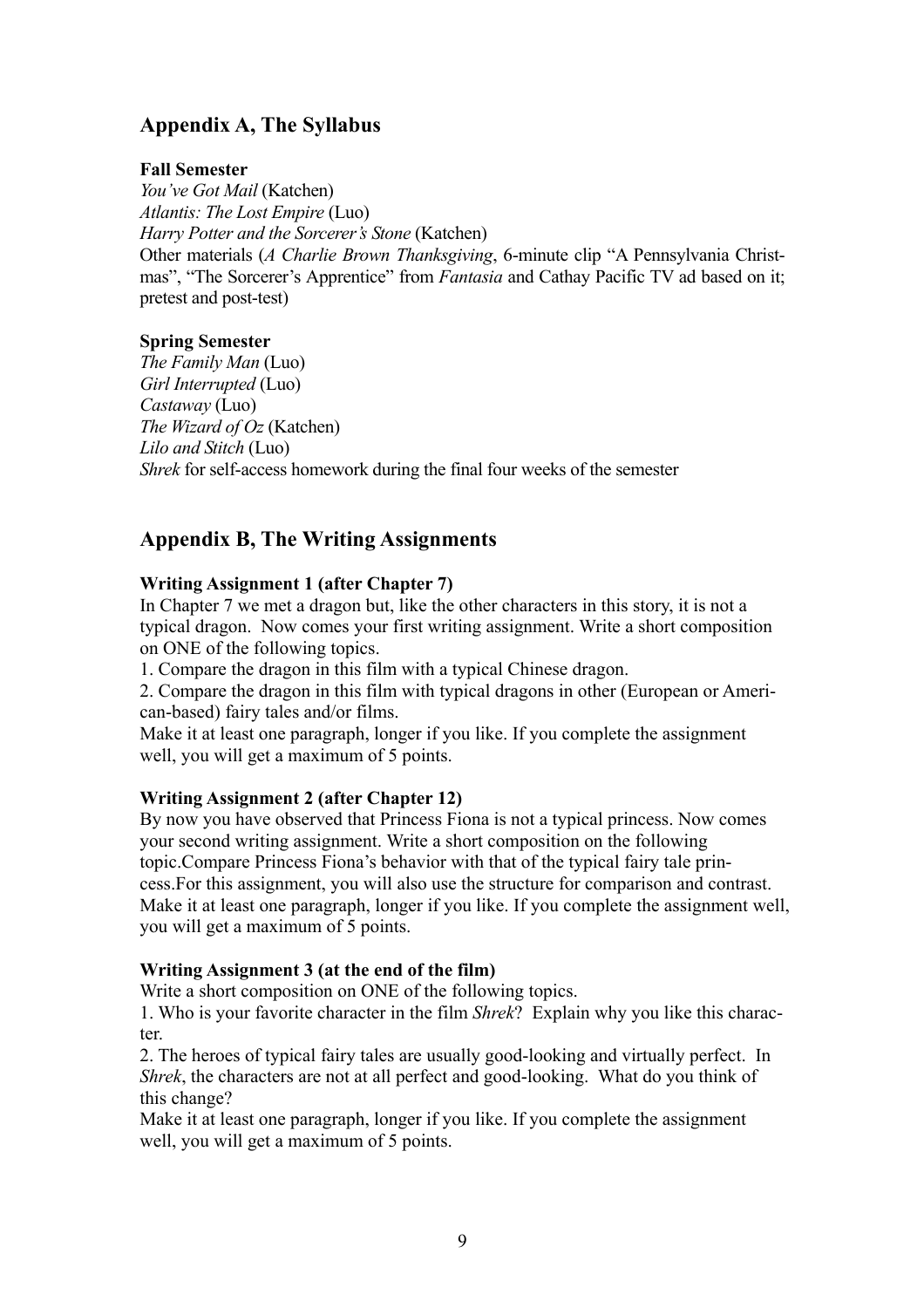#### **Appendix C, Quiz on** *Shrek*

- \_\_\_\_\_1. Who is/was Thomas Crapper?
	- a. The director of the movie Shrek.
	- b. The voice of Shrek
	- c. The writer of the story Shrek
	- d. The inventor of the flush toilet

\_\_\_\_\_2. What was the name of the boy whose nose grew long every time he told a lie?

- a. Geppetto
- b. Pinocchio
- c. Peter Pan
- d. Tom Thumb

\_\_\_\_\_3. Why does Lord Farquaad want to marry Princess Fiona?

- a. Because he's in love with her
- b. Because his parents want him to
- c. Because he wants to become a king
- d. All of the above

\_\_\_\_\_4. Who does Lord Farquaad torture by dipping him in milk?

- a. The Gingerbread Man
- b. The Muffin Man
- c. Tom Thumb
- d. Pinocchio

5. What's a phallic symbol?

- a. Something that is tall
- b. Something that resembles a sexual organ
- c. Something old-fashioned
- d. Something that is make-believe or unreal

\_\_\_\_\_6. What expression might you say to a child who was misbehaving as a warning to him/her?

- a. You're going the right way for a smacked bottom
	- b. You're skating on thin ice.<br>c. I'm on the edge.
	- I'm on the edge...
	- d. All of the above

\_\_\_\_\_7. Which of the following is a taboo word or phrase?

- a. Take a shit
- b. Move one's bowels
- c. Do Number Two
- d. All of the above

\_\_\_\_\_8. During the conversation between Donkey and Shrek on their way to rescue Princess Fiona, Shrek says ogres are like onions—they have layers. Donkey suggests two more things that have layers. What are they?

- a. Swamps and river bottoms
- b. Cakes and parfaits<br>c. Music and art
- Music and art
- d. Books and fairy tales

\_\_\_\_\_9. Which of the following words refers to the WORST smell?

- a. Stench
	- b. Aroma
	- c. Smell
	- d. Odor

10. Which of the following words does NOT belong with the others?

- a. Ass
- b. Tush
- c. Bush
- d. Butt

11. Another word for someone who likes to talk a lot is

- a. Flatulent
- b. Chatterbox
- c. Pina colada
- d. Steed

12. What are marriage banns?

- a. Laws forbidding close relatives from marrying
- b. Wedding rings
- c. Wedding invitations
- d. Wedding announcements

13. Which is the correct ending?

- Mirror, Mirror on the wall…
- a. Who will take me to the ball?
- b. Who will love me after all?
- c. Who's the fairest one of all?
- d. Hear me, unto you I call.

14. What was the spell that a witch cast upon Princess Fiona when she was a little girl?

- a. "By night one way, by day another."
- b. "The night will hide your beauty."
- c. "You will be beautiful by day, ugly by night"
- d. "Beauty by the sun, Ugly by the moon."

\_\_\_\_\_15. What happens to Princess Fiona at the end of the movie?

- a. She turns into an ogre
- b. She marries Shrek
- c. The spell is broken
- d. All of the above.

16. Which of the following fairy tale creatures did you see in the film?

- a. The Three Blind Mice
- b. The Muffin Man
- c. Santa Claus and his Elves
- d. All of the above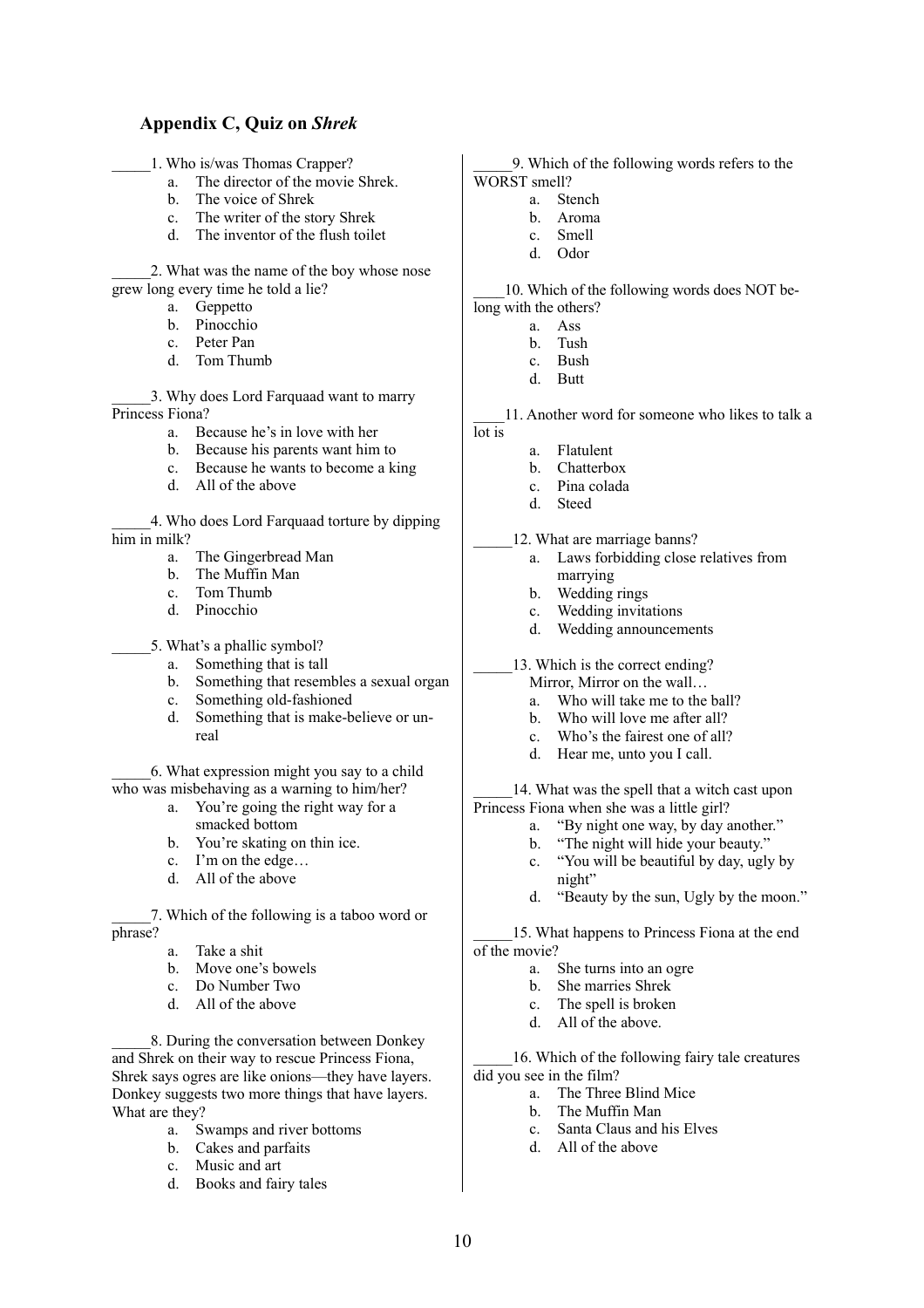17. Which of the following is a taboo word?

- a. Flatulence
- b. Pass gas
- c. Fart
- d. Break wind

18. Near the end of the film, when Donkey says, "I've got a dragon here and I'm not afraid to use it." What does he mean?

- a. I'm going to use the dragon as a vehicle.
- b. I'm going to use the dragon as a weapon.
- c. I'm going to use the dragon to light a fire.
- d. I'm going to use the dragon to scare everyone away.

#### **Appendix D, Shrek Questionnaire 2003/6/13**

Dear Students,

The current Shrek web pages are just a beginning. I would like to make such materials available to students all over Taiwan. You were the first students to use these pages and I would like to hear your opinion of them and your suggestions for how to improve them.

#### **I. Basic Information**

1. How did you watch Shrek? 1. on DVD 2. on VCD 3. on videotape 4. Other

- 2. Where did you watch Shrek? 1.In C513a 2. In the AV Center (near the main library) 3. In the dormitory 4. Someplace else
- 3.\_\_\_\_\_\_What kinds of captions did you use most often when watching Shrek?

1. no captions 2. English 3. Chinese 4. Other

#### **II. General Impression**

Please choose the answer which is closest to your thoughts

1. The Shrek web pages were fun to use. 1. Strongly agree 2. agree 3. neutral 4. disagree 5. strongly disagree

2. It was easy to move around to different Shrek pages.

1. Strongly agree 2. agree 3. neutral 4. disagree 5. strongly disagree

3. \_\_\_\_\_\_The design (colors, size of text, etc.) of the web pages was good.

> 1. Strongly agree 2. agree 3. neutral 4. disagree 5. strongly disagree

- 4. The web pages should be interactive. 1. Strongly agree 2. agree 3. neutral 4. disagree 5. strongly disagree
- 5. There was too much material on each web page.
	- 1. Strongly agree 2. agree 3. neutral 4. disagree 5. strongly disagree

19. Finish the following: "Where there's a will…

- a. There's a way.
- b. There's an inheritance.
- c. There are no ifs, ands, and buts.
- d. You can find a way.

\_\_\_\_\_20. The actor giving Donkey a voice uses a \_\_\_\_\_\_ accent.

- a. Black English
- b. Standard American
- c. Scottish
- d. British

6. \_\_\_\_\_\_The web pages should provide listening activities.

> 1. Strongly agree 2. agree 3. neutral 4. disagree 5. strongly disagree

The web pages should provide suggestions for how to listen.

- 1. Strongly agree 2. agree 3. neutral 4. disagree 5. strongly disagree
- 8. There were too many writing assignments. 1. Strongly agree 2. agree 3. neutral 4. disagree 5. strongly disagree

The web pages should provide more before-watching, while-watching, and after-watching activities.

1. Strongly agree 2. agree 3. neutral 4. disagree 5. strongly disagree

10. It would be useful to Taiwan's students to have a web site that gives background on DVD films and suggestions for how to watch them.

1. Strongly agree 2. agree 3. neutral 4. disagree 5. strongly disagree

11. There should have been more links to other web sites.

> 1. Strongly agree 2. agree 3. neutral 4. disagree 5. strongly disagree

12. There was too much emphasis on vocabulary and idiomatic expressions.

> 1. Strongly agree 2. agree 3. neutral 4. disagree 5. strongly disagree

13. There should be more emphasis on grammar usage

> 1. Strongly agree 2. agree 3. neutral 4. disagree 5. strongly disagree

14. There should be more explanation of cultural elements.

> 1. Strongly agree 2. agree 3. neutral 4. disagree 5. strongly disagree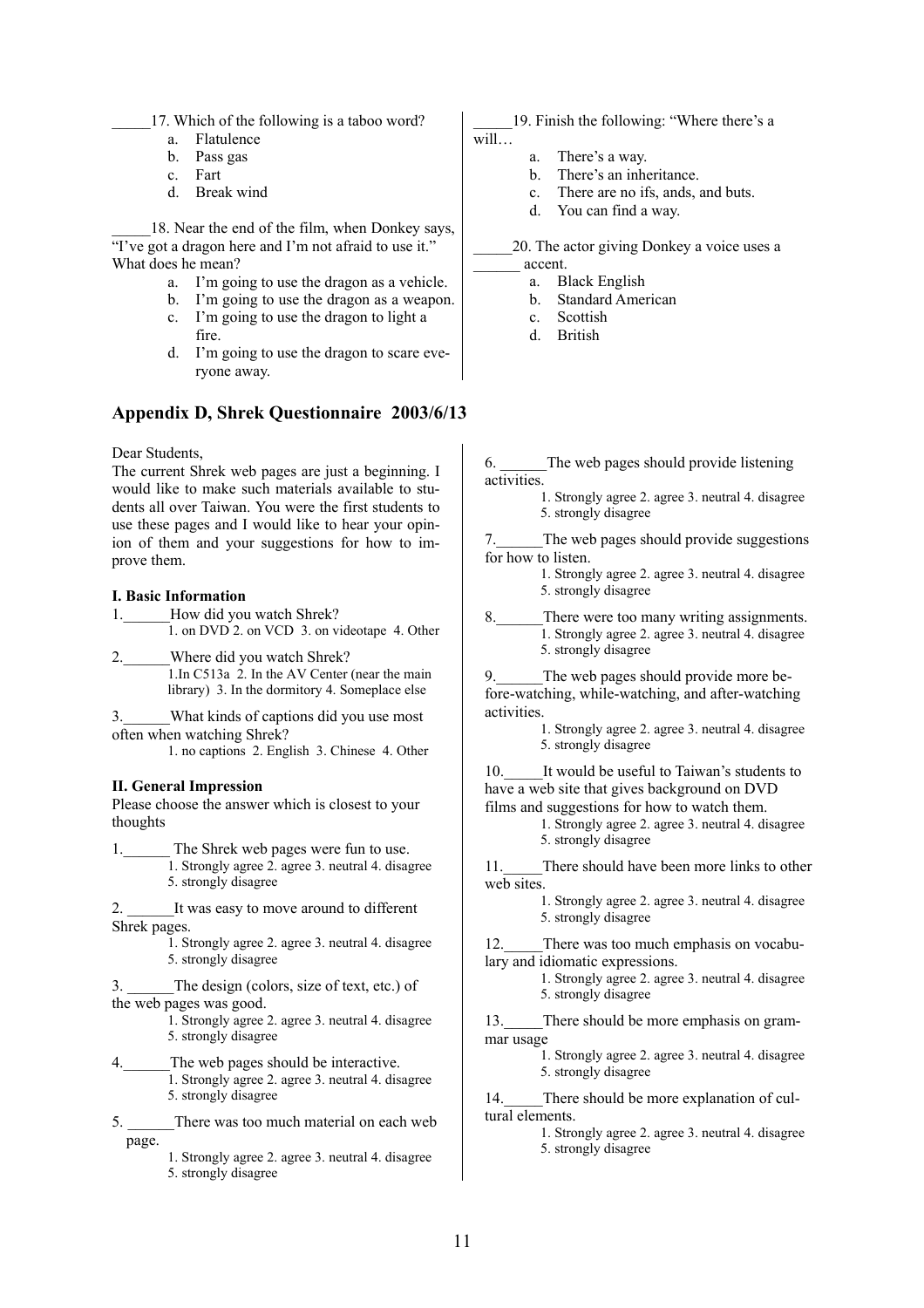#### **III. My Feelings**

- 1. I learned a lot from the Shrek web pages. 1. Strongly agree 2. agree 3. neutral 4. disagree
	- 5. strongly disagree
- 2. I enjoyed using the web pages.
	- 1. Strongly agree 2. agree 3. neutral 4. disagree 5. strongly disagree

3. If such a web site were available for watching other films, I would use it.

1. Strongly agree 2. agree 3. neutral 4. disagree 5. strongly disagree

4. My understanding of the film increased by reading the comments on the web site.

> 1. Strongly agree 2. agree 3. neutral 4. disagree 5. strongly disagree

5. The web site materials increased my motivation to watch the film.

1. Strongly agree 2. agree 3. neutral 4. disagree 5. strongly disagree

#### **IV. Open-ended questions (Please write down your opinions)**

1. In what ways could the design (color, text size, use of pictures, etc.) of the Shrek web pages be improved?

 $\mathcal{L}_\mathcal{L} = \mathcal{L}_\mathcal{L} = \mathcal{L}_\mathcal{L} = \mathcal{L}_\mathcal{L} = \mathcal{L}_\mathcal{L} = \mathcal{L}_\mathcal{L} = \mathcal{L}_\mathcal{L} = \mathcal{L}_\mathcal{L} = \mathcal{L}_\mathcal{L} = \mathcal{L}_\mathcal{L} = \mathcal{L}_\mathcal{L} = \mathcal{L}_\mathcal{L} = \mathcal{L}_\mathcal{L} = \mathcal{L}_\mathcal{L} = \mathcal{L}_\mathcal{L} = \mathcal{L}_\mathcal{L} = \mathcal{L}_\mathcal{L}$ 

 $\mathcal{L}_\mathcal{L} = \mathcal{L}_\mathcal{L} = \mathcal{L}_\mathcal{L} = \mathcal{L}_\mathcal{L} = \mathcal{L}_\mathcal{L} = \mathcal{L}_\mathcal{L} = \mathcal{L}_\mathcal{L} = \mathcal{L}_\mathcal{L} = \mathcal{L}_\mathcal{L} = \mathcal{L}_\mathcal{L} = \mathcal{L}_\mathcal{L} = \mathcal{L}_\mathcal{L} = \mathcal{L}_\mathcal{L} = \mathcal{L}_\mathcal{L} = \mathcal{L}_\mathcal{L} = \mathcal{L}_\mathcal{L} = \mathcal{L}_\mathcal{L}$ 

2. What else would you like to see in the content of the web pages

 $\mathcal{L}_\mathcal{L} = \mathcal{L}_\mathcal{L} = \mathcal{L}_\mathcal{L} = \mathcal{L}_\mathcal{L} = \mathcal{L}_\mathcal{L} = \mathcal{L}_\mathcal{L} = \mathcal{L}_\mathcal{L} = \mathcal{L}_\mathcal{L} = \mathcal{L}_\mathcal{L} = \mathcal{L}_\mathcal{L} = \mathcal{L}_\mathcal{L} = \mathcal{L}_\mathcal{L} = \mathcal{L}_\mathcal{L} = \mathcal{L}_\mathcal{L} = \mathcal{L}_\mathcal{L} = \mathcal{L}_\mathcal{L} = \mathcal{L}_\mathcal{L}$ 

 $\mathcal{L}_\text{max}$ 

 $\mathcal{L}_\mathcal{L} = \mathcal{L}_\mathcal{L} = \mathcal{L}_\mathcal{L} = \mathcal{L}_\mathcal{L} = \mathcal{L}_\mathcal{L} = \mathcal{L}_\mathcal{L} = \mathcal{L}_\mathcal{L} = \mathcal{L}_\mathcal{L} = \mathcal{L}_\mathcal{L} = \mathcal{L}_\mathcal{L} = \mathcal{L}_\mathcal{L} = \mathcal{L}_\mathcal{L} = \mathcal{L}_\mathcal{L} = \mathcal{L}_\mathcal{L} = \mathcal{L}_\mathcal{L} = \mathcal{L}_\mathcal{L} = \mathcal{L}_\mathcal{L}$ 

- 3. What other kinds of activities would you like to see on this kind of web site?
- 4. Should the web site provide interactive feedback? What kind?

 $\mathcal{L}_\text{max}$  and the contract of the contract of the contract of the contract of the contract of the contract of the contract of the contract of the contract of the contract of the contract of the contract of the contrac

\_\_\_\_\_\_\_\_\_\_\_\_\_\_\_\_\_\_\_\_\_\_\_\_\_\_\_\_\_\_\_\_\_\_\_\_\_\_\_\_\_\_

5. Should there be exercises or practice materials at the end of each chapter? What kinds?  $\mathcal{L}_\text{max}$  and the contract of the contract of the contract of the contract of the contract of the contract of the contract of the contract of the contract of the contract of the contract of the contract of the contrac

\_\_\_\_\_\_\_\_\_\_\_\_\_\_\_\_\_\_\_\_\_\_\_\_\_\_\_\_\_\_\_\_\_\_\_\_\_\_\_\_\_\_

 $\mathcal{L}_\text{max}$  and the contract of the contract of the contract of the contract of the contract of the contract of the contract of the contract of the contract of the contract of the contract of the contract of the contrac

\_\_\_\_\_\_\_\_\_\_\_\_\_\_\_\_\_\_\_\_\_\_\_\_\_\_\_\_\_\_\_\_\_\_\_\_\_\_\_\_\_\_

6. What other comments or suggestions do you have that were not covered in the questions above? \_\_\_\_\_\_\_\_\_\_\_\_\_\_\_\_\_\_\_\_\_\_\_\_\_\_\_\_\_\_\_\_\_\_\_\_\_\_\_\_\_\_

 $\mathcal{L}_\text{max}$  and the contract of the contract of the contract of the contract of the contract of the contract of the contract of the contract of the contract of the contract of the contract of the contract of the contrac

Thank you very much for participating in this study and in completing this questionnaire.